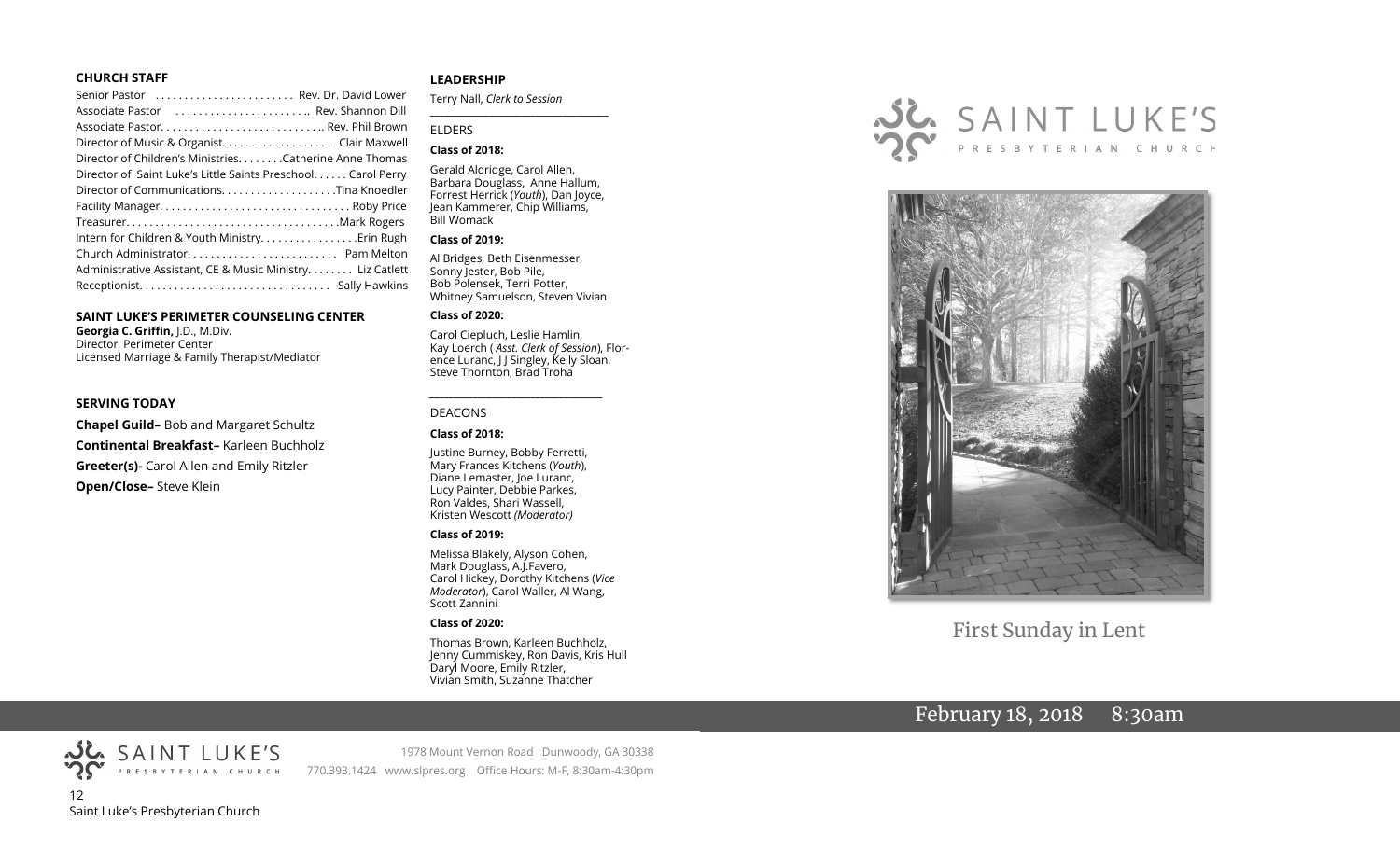

1978 Mount Vernon Road • Dunwoody, Georgia 30338 770.393.1424 • www.slpres.org

#### **February 18, 2018**  First Sunday in Lent

#### **Liturgical Color:** Purple

*Liturgical colors can orient us to the season of the church year and help to engage the sense of sight in worship. Purple marks the seasons of penitence and preparation, Advent and Lent.*

# **SUNDAY SCHEDULE**

8:30am Chapel Communion Service 9:30am Sunday School 10:30am Sanctuary Worship Service *Nursery available at all services and Sunday School.* 

# MISSION

Responding to God's call and empowered by the Holy Spirit, we invite all to join us in knowing, serving, and sharing Jesus Christ here and around the world.

# VISION

To be a beacon of faith, hope, and love– every member an active disciple in Christ's ministry.

#### **WELCOME, GUESTS!**  We are delighted you are worshipping with us.

**DURING** the Welcome, please print the requested information on the Friendship Pad and pass the Friendship Pad down the pew.

**AFTER** the worship service, please join us outside the Chapel where our Pastors will be available to answer questions and provide you with a loaf of freshly-baked bread.

**FOR MORE** information about our programs, ministries or membership, please contact one of our Pastors at 770.393.1424, or visit our website: slpres.org.

#### **THAT ALL MAY WORSHIP** thisted **ASSISTIVE** hearing devices, large print... hymnals, large print bulletins and back cushions are available. Please contact an  $\Box$ usher for further assistance.

**CHILDREN'S WORSHIP** notebooks and lacing crosses are available on the table just outside the Chapel doors. For your convenience, there is a Family Restroom located in the hallway of the administrative offices, on the first floor, near the main lobby.

**MARK YOUR CALENDARS** — Next OWLS meeting will be on Tuesday, February 27 at 11:30am. Lunch and conversation. \$6pp. Please sign up on lobby bulletin board. Questions? Please contact Nancy Self at nself@comcast.net.

**SAINT LUKE'S SUPPER CLUB** — Come join with fellow Saint Luke's couples or singles for a potluck style dinner at a member's home! It's a great way to reconnect with old friends or meet new friends and share food, fellowship, and fun. The date is Saturday, March 10 around 7 pm. Sign up on the poster in the lobby to host or participate. Call Fern Mitropoulos, 770.343.8996 with any questions. Please RSVP by Monday, March 5. Hope to see you there!

**IOH VOLUNTEERS NEEDED** — Interfaith Outreach Home (IOH) provides transitional housing for homeless families. On the third Thursday of each month, when the adults have life skills training, Saint Luke's provides and delivers a meal which feeds about 10 adults and 15 children. Meal expenses are reimbursable by Saint Luke's. Volunteers are needed for the following Thursdays: March 15, April 19, and May 17. Please sign up in the church lobby or contact Al Bridges at [bridgtr@aol.com](mailto:bridgtr@aol.com) or 770.394.6581 to reserve your spot.

**FAMILY PROMISE** - Family Promise will be gearing up for the week of March 18 when our guests arrive to begin their stay with us. Thanks to our Saint Luke's family for your generosity of time and spirit! Can you believe it takes over 250 volunteer hours to complete a host week? Please start thinking about ways in which you can help. Details to follow in future Highlight/Bulletin news.

## **FROM THE GROUND UP, A DREAM**

**FULFILLED** — Be a part of doing something really good right here in Atlanta. Join in the fun of helping Ms. Lisa Reyes and her daughter, Alexandria, build their Habitat house at 1484 Akridge Street NW. The fun begins on March 10 and continues for seven more days through April 28, skipping March 31. All workdays are Saturdays except for April 26, which is a Thursday. Invite your friends to join you! For Lisa, building her house will be a dream fulfilled, from the ground up!

The first workday, all volunteers meet at the Atlanta Habitat Warehouse at 824 Memorial Drive SE where they will enjoy a delicious breakfast.

We will have the usual car pool arrangement. If you need a ride or are willing to drive, meet at the church parking lot (Manhasset Street) in time for a 7am departure each workday. Register on the internet at the Atlanta Habitat Volunteer Hub Site using the following link. Please sign up a week prior to the day you plan to work:

www.stlukes.atlantahabitat.volunteerhub.com

Questions? Contact any one of the members of Saint Luke's Habitat Leadership Team. Email Daryl at ddmore@yahoo.com. The Team: Val DeFriece, Ted Guerrant, Diane Markel, TomMcIntosh, Daryl Moore, Bill Womack, and Ellen Womack.

**THORNWELL** — Join us June 7-9 for the Thornwell mission trip. This trip is perfect for any age. Grab your spot today!! For questions email Christine Crutchfield at [gafrog01@hotmail.com.](mailto:gafrog01@hotmail.com)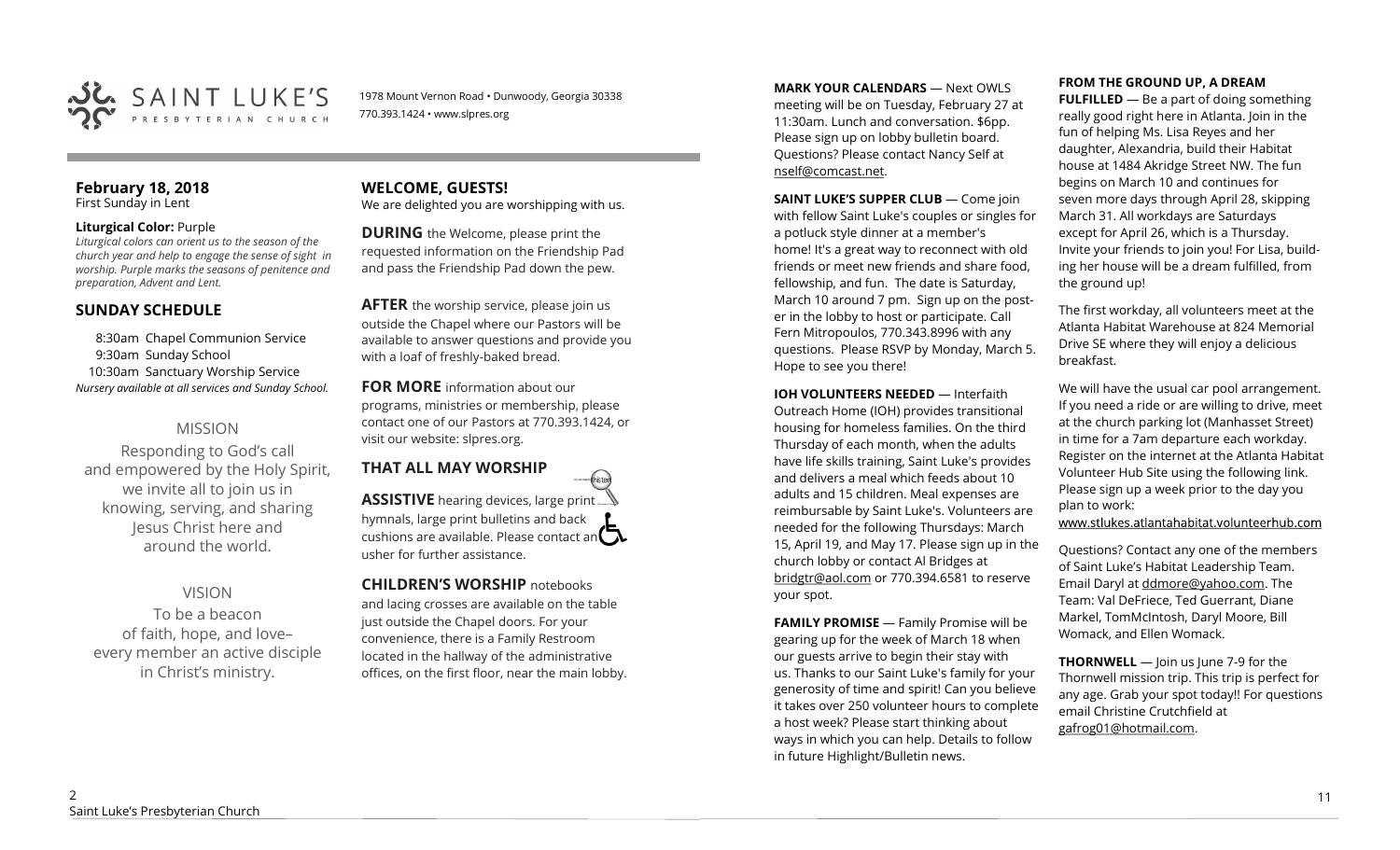# MUSIC MINISTRY

**Clair Maxwell clairmaxwell@slpres.org / 770.393.1424 ext. 227**  \_\_\_\_\_\_\_\_\_\_\_\_\_\_\_\_\_\_\_\_\_\_\_\_\_\_\_\_\_\_\_\_\_\_\_\_\_\_\_\_\_\_\_\_\_\_\_\_\_\_\_\_\_\_\_\_\_\_\_\_\_\_\_\_\_\_\_\_\_\_\_\_\_\_\_\_\_\_\_\_\_\_\_\_\_\_\_\_

#### **CHOIR REHEARSALS ON WEDNESDAYS**

5:00-5:45pm Cherub Choir, Ages 4-5, *Yvonne Miller, Director*  5:00-5:45pm Westminster Choir, Grades 1-5, *Clair Maxwell, Director*  6:30-7:20pm Festival Ringers, Youth & Adults, *Clair Maxwell, Director*  7:30-9:00pm Chancel Choir, Youth & Adults, *Clair Maxwell, Director* 

### **CHASTAIN AT SAINT LUKE'S**

Save the date, Sunday, April 22 at 6:30pm. Performing slots are open. Contact Clair Maxwell with your interest in participating. clairmaxwell@slpres.org.

# **In Preparation for Worship**

"Grace is the gateway to heaven."

 *-Lailah Gifty Akita*

**Prelude** Softly and Tenderly *arr. Will Thompson* 

## **Welcome and Announcements**

*If you are new to Saint Luke's today, welcome, we are so glad you are here! We have a gift of fresh bread we would love to give to you as a token of our gratitude. Please introduce yourself after worship to receive your welcome gift.*

*Please take the time now to fill out the Friendship Pads situated at the end of each pew. Write down your names and pass the pad down the pew, so that you may greet your pew neighbors by name and that we may know you are here.*

# **Call to Worship\*** from Psalm 118

Leader: Blessed are those who come in the name of the Lord.

- **People: We come to this holy house to praise God!**
- Leader: God is good, and has given us light.
- **People: O give thanks to the Lord, whose steadfast love endures forever.**
- **Opening Hymn #403\*** Open Now Thy Gates of Beauty *UNSER HERRSCHER*

# **Call to Confession\***

Leader: The Lord be with you. **People: And also with you.** Leader: Let us pray.

# **Prayer of Confession\***

**We thank you, Lord God, for you alone are good, and your loving kindness is everlasting. We acknowledge that we depend on your mercy, as we look for our own ways through, and consider ourselves more than others. Shine your light upon our brokenness, and help us to receive your marvelous grace, So that we might live righteously and justly as you have shown us to do in Christ. Hear also the personal confessions on our hearts…***(Silence is kept for personal reflection.)*

Leader: Lord, in your mercy. **People: Hear our prayer. Amen.**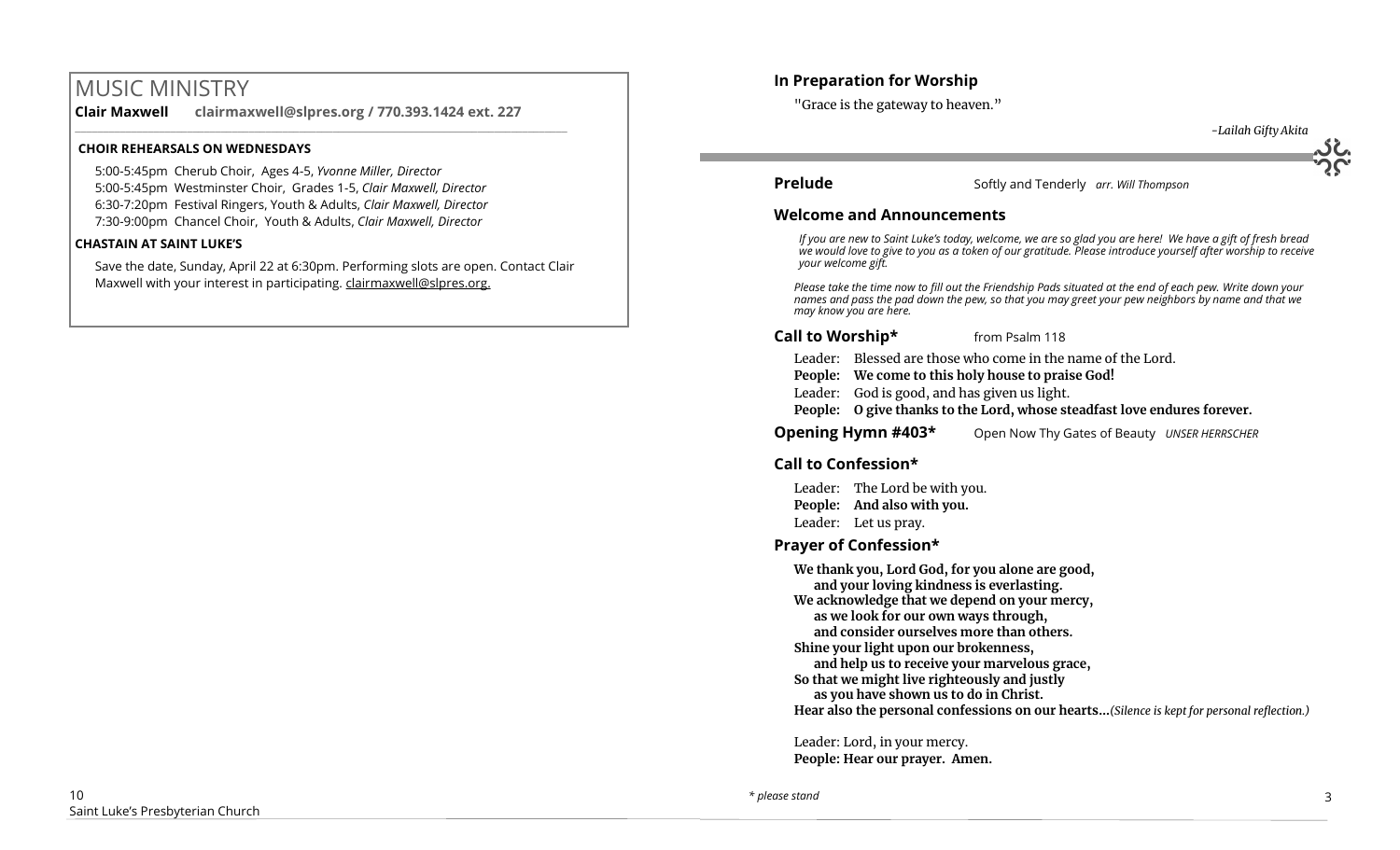# **Assurance of Forgiveness\***

#### **Song of Praise #468\*** In My Life *LORD, BE GLORIFIED*

**In my life, Lord, be glorified; be glorified. In my life, Lord, be glorified today.** 

## **Passing the Peace of Christ\***

Leader: May the peace of Christ be with you. **People: And also with you.** 

## **Prayer for Illumination**

**Scripture Lesson** Psalm 118, *pages 565 –566 of the Old Testament* 

Leader: The Word of the Lord. **People: Thanks be to God.**

#### **Tell Us Our Story and Story and Story and Story and Story and Story and Story and Story and Story and Story and Story and Story and Story and Story and Story and Story and Story and Story and Story and Story and Story and**

*Children are always welcome to stay in worship. If preferred, parents may take their child(ren) to the nursery.*

#### **Sermon Cates Contract Contract Contract Contract Contract Contract Contract Contract Contract Contract Contract Contract Contract Contract Contract Contract Contract Contract Contract Contract Contract Contract Contra**

## **Affirmation of Faith\*** Apostles' Creed

**I believe in God, the Father Almighty, Maker of heaven and earth, and in Jesus Christ, His only Son, our Lord; who was conceived by the Holy Ghost, born of the Virgin Mary, suffered under Pontius Pilate; was crucified, dead, and buried; He descended into hell; the third day He rose again from the dead; He ascended into heaven, and sitteth on the right hand of God the Father Almighty; from thence He shall come to judge the quick and the dead. I believe in the Holy Ghost; the holy catholic Church; the communion of saints; the forgiveness of sins; the resurrection of the body; and the life everlasting. Amen.**

# YOUTH MINISTRY **Phil Brown philbrown@slpres.org / 770.393.1424 ext. 238**  \_\_\_\_\_\_\_\_\_\_\_\_\_\_\_\_\_\_\_\_\_\_\_\_\_\_\_\_\_\_\_\_\_\_\_\_\_\_\_\_\_\_\_\_\_\_\_\_\_\_\_\_\_\_\_\_\_\_\_\_\_\_\_\_\_\_\_\_\_\_\_\_\_\_\_\_\_\_\_\_\_\_\_\_\_\_\_ **HERE'S WHAT'S COMING UP IN YOUTH MINISTRY: SUNDAY, FEBRUARY 18** Sunday school at 9:30am-10:15am in the Youth room. **ESCAPE ROOM, THIS SUNDAY, FEBRUARY 18** Breakout Escape Room, Norcross after the 10:30am service. We will get lunch, then head on to the puzzle solving adventure. We will be back to church by 3:15pm. **SUNDAY, FEBRUARY 25, HUNGER WALK, GA STATE STADIUM (OLD TURNER FIELD)** Register here to walk with16,000 people to help end hunger in Atlanta. The money raised goes directly to our ministry partners, the Atlanta Community Food Bank, and the Presbytery's Grants for Hunger Ministries. Go here to register and join a team: https://tinyurl.com/slpchungerwalk2018. Select Saint Luke's in the pulldown or search for SLPC in the team search box. \$25 for walk /cotton shirt or \$35 for run/technical shirt. **HIGH SCHOOL RETREAT, MARCH 16-18** Registration is open: register under Youth Ministry on the website. We will need adults. Cost is \$120 per youth/ free for adults who come along. The cost includes transportation, meals (except for lunch on the way home), lodging, high ropes course, and programming. Registrations due March 1. Payments and paperwork March 10. We will leave Saint Luke's

at 6pm on Friday and return mid-afternoon on Sunday.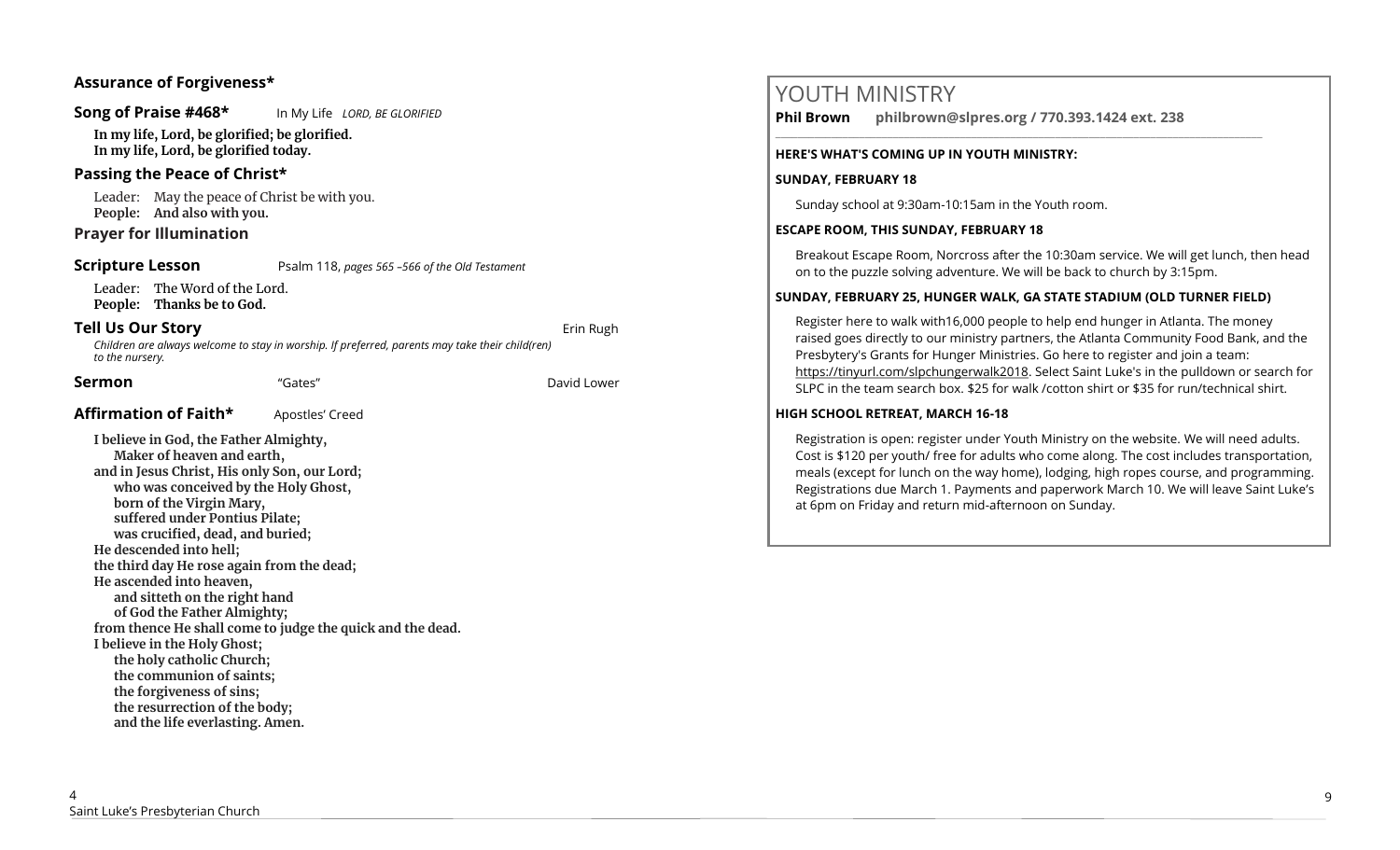# S P L A S H ! CHILDREN'S MINISTRIES

**Catherine Anne Thomas cathomas@slpres.org / 770.393.1424 ext. 228** 

#### **LENT IS HERE!**

Families with children are invited to pick up a Lent Activity Guide in the main lobby. Prepare your hearts!

**\_\_\_\_\_\_\_\_\_\_\_\_\_\_\_\_\_\_\_\_\_\_\_\_\_\_\_\_\_\_\_\_\_\_\_\_\_\_\_\_\_\_\_\_\_\_\_\_\_\_\_\_\_\_\_\_\_\_\_\_\_\_\_\_\_\_\_\_\_\_\_\_\_\_\_\_\_\_\_\_\_\_\_\_\_\_\_\_\_\_\_\_\_\_\_\_\_\_\_\_\_\_\_\_\_\_** 

#### **FEAST, DINNER AT 5:45PM AND PROGRAMMING AT 6:25PM**

**Heroes of the Bible, Age 3 through Kindergarten** — We'll keep learning about the exciting adventures of people who did great things for God. We can do great things for God, too! Room 120.

**Grow Together Now, 1st Grade through 5th Grade** — Our learning focus for this session will be Humility, Kindness and Cooperation. We'll examine these virtues through the lens of scripture as well as our own lives. This class learns through a lively assortment of group activities; always something new! 1st- 3rd– The Dock and 4th & 5th– The Lighthouse.

#### **FEAST VARIETY SHOW**

Wednesday, March 7 at 6:30pm on the Great Hall stage. All acts and all ages are welcome! Sign up on the poster in the lobby.

#### **SHIPWRECKED!**

Shipwrecked VBS registration will be up and running on the church website on February 25. Get ready for an adventure to an uncharted 'island" experience where kids are anchored in the truth that Jesus helps them in many ways to weather life's storms.

## **Offering Invitation**

*Giving is a tangible sign of worship. If you give electronically, there is a blue, laminated, electronic giving in the pew rack to place in the offering plate as it is passed.*

**Offertory** What a Friend We Have in Jesus *arr. Phillip Keveren*

**Song of Thanksgiving #606\*** Praise God, from Whom All Blessings Flow *OLD HUNDREDTH*

#### **Holy Communion**

*Communion will be served by intinction (dipping the bread into the cup). Everyone is invited to participate in the sacrament. Children who have discussed the sacrament with their parents and/or pastor are welcome. The cup holds grape juice, not wine, during this service. A server with gluten-free wafers will be standing directly in front of the communion table for those who prefer this option. If you would prefer to be served where you are sitting, please raise your hand.* 

**Communion Music** As the Deer Longs *arr. Chuck Marohnic* 

# **Great Prayer of Thanksgiving and The Lord's Prayer**

### **The Lord's Prayer**

**Our Father, who art in heaven, hallowed be thy Name, thy kingdom come, thy will be done, on earth as it is in heaven. Give us this day our daily bread; and forgive us our debts, as we forgive our debtors; and lead us not into temptation, but deliver us from evil. For thine is the kingdom, and the power, and the glory, forever. Amen.** 

**Closing Hymn #65\*** Guide Me O Thou Great Jehovah *CWM RHONDDA*

#### **Benediction\***

**Postlude\*** I've Got Peace Like a River *arr. Phillip Keveren*

*Worship Notes: Thank you to David Singer, organist, for sharing his talents with us this Sunday. Music: All rights reserved. Reprinted under OneLicense.net (A-719333).*